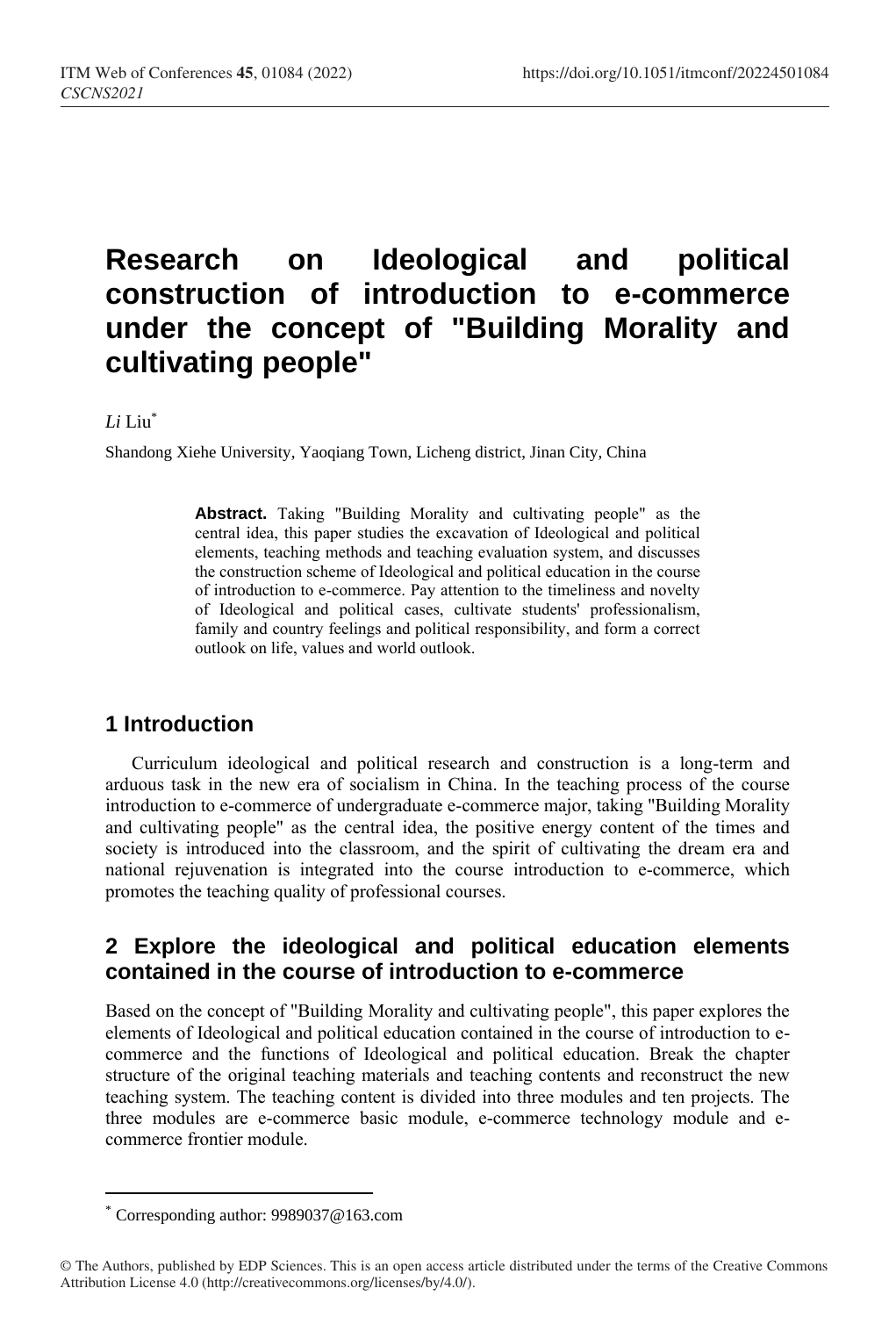#### **2.1 Ideological and political element mining of e-commerce basic module**

The basic module of e-commerce includes three projects: introduction to e-commerce, ecommerce model and network marketing. Learn from the outstanding representatives of the industry their quality of perseverance, pursuit of excellence, courage to overcome difficulties, and the entrepreneurial spirit of serving the society, so that students can grow into professionals who care about the society and have the responsibility of the times, and clarify the historical responsibility of human common development and progress. For example, when explaining the development prospect of China's e-commerce, the McKinsey (MGI) report was introduced to integrate m0oc, learning power and other resources to cultivate students' concern for social development, cultivate family and country feelings, and enhance national self-confidence and pride. Through video and other resources, students will be shown the quality of relevant outstanding representatives in the industry, such as perseverance, pursuit of excellence, courage to overcome difficulties and entrepreneurial spirit of serving the society. Highlight their advanced nature and exemplary nature, guide students to take the initiative to start their own businesses, take the initiative to shoulder their responsibilities, realize their self worth and social value, and stimulate students' positive energy. When explaining the business operation modes of various ecommerce modes, we will inspire and broaden our thinking through the analysis of traditional e-commerce, mobile e-commerce, cross-border e-commerce, social e-commerce, new retail and other business modes. Cultivate students' innovative thinking and creative awareness, improve students' innovative and entrepreneurial ability, integrate targeted poverty alleviation and Rural Revitalization into teaching cases, help students understand national development strategies and industrial policies, stimulate students' sense of responsibility and mission, and encourage students to use their professional knowledge to serve the society.

### **2.2 Ideological and political elements mining of e-commerce technology module**

The e-commerce technology module includes four projects: e-commerce technology foundation project, business website construction and operation project, e-commerce logistics distribution project and e-commerce payment project. The educational content of e-commerce specialty has strong timeliness. In the process of mining the ideological and political elements of the curriculum, we should combine the current popular cases and character events, make the teaching content of Ideological and political education in the curriculum consistent with the professional teaching content, and expand the fresh activity of Ideological and Political Education in the curriculum. Teachers need to pay more attention to real life, find hot issues in time, actively interact with students, and guide students to understand things correctly.

When talking about e-commerce transactions and payments, we will focus on the importance of enterprise transactions and payments, and their role and significance to the whole country. Students usually simply participate in e-commerce shopping, but they don't know that our information security is also related to the interests of every citizen. Internationally, we must establish a sense of patriotism. We should resist illegal and false transactions, learn to use the law to safeguard our rights and enhance legal awareness. As college students in the new era, they will be exposed to more and more basic legal knowledge from work and life in the future. Students should learn to protect themselves.

When talking about e-commerce logistics, many cases are introduced to share, such as the disappearance of packages, the loss of things and the littering of packages, which are all manifestations of lack of sense of responsibility. How serious the consequences of being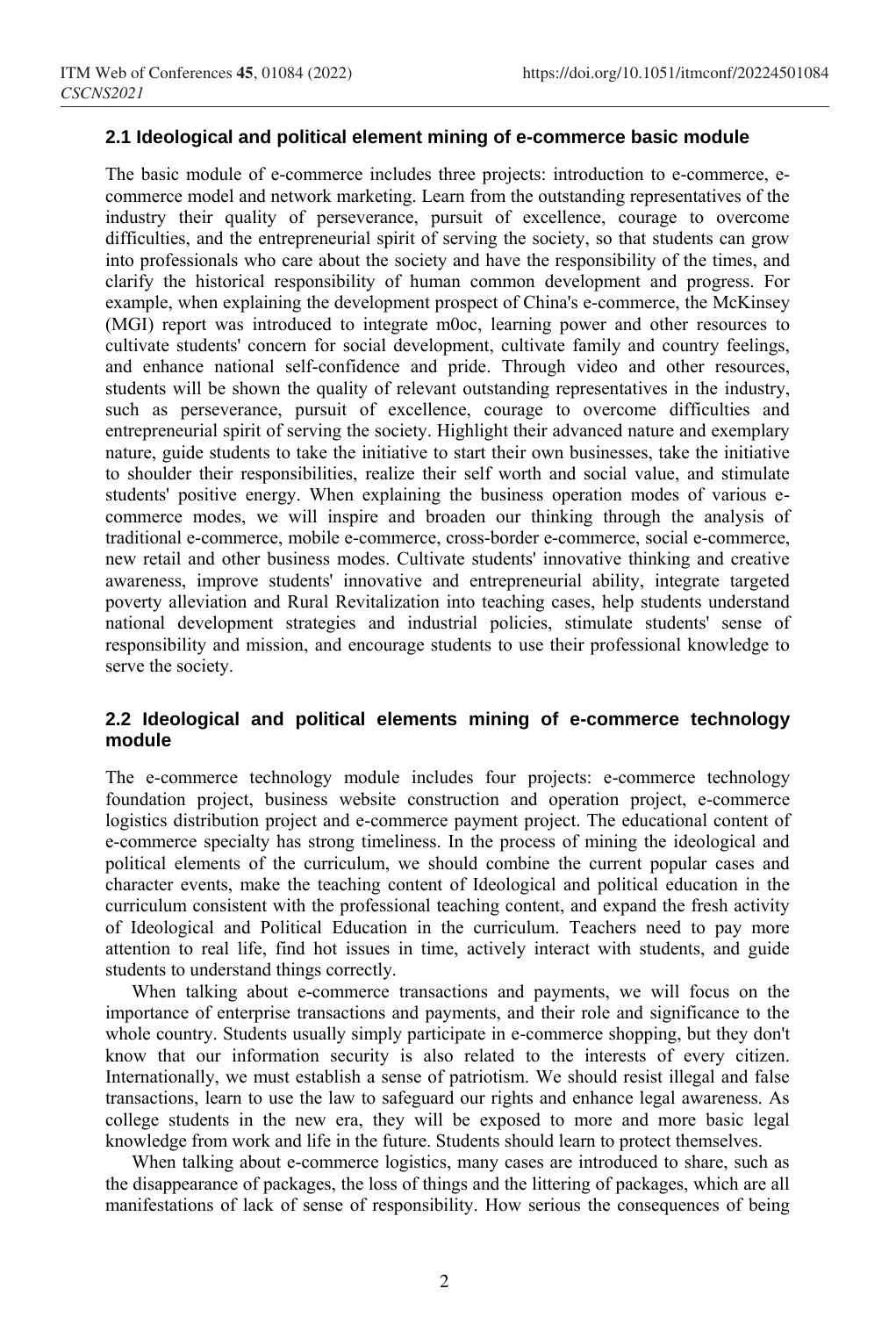greedy for small and cheap will be. We must have at least civic moral cultivation and professional ethics. For example, Ma Shunyou is a postman in Liangshan area of China Post. He sends every letter and package through mountains and mountains. In his heart, every letter and package is very heavy. See the big mind from small things. Our students should also have such a mind in the future.

#### **2.3 Ideological and political elements mining of e-commerce frontier module**

The frontier module of e-commerce includes three projects: e-commerce security project, ecommerce laws and regulations project and e-commerce frontier technology project. Give full play to students' initiative, break the time and space constraints in teaching, realize the two-way transmission of information, and direct students' inner world with short and concise ideological and political fragments in a few minutes. Cultivate students' noble cultural literacy, healthy aesthetic taste, optimistic life attitude and correct values.

When talking about computer network system security threats and prevention, electronic transaction security threats and prevention, show students common computer network threats and electronic transaction security threats and preventive measures through typical cases. Guide students to actively maintain the network environment, develop safety awareness and risk awareness, and do a good job in daily prevention of e-commerce safety.

When talking about the cutting-edge technology of e-commerce, teachers will introduce successful entrepreneurship cases in online Red e-commerce and live e-commerce in combination with the latest model of e-commerce development. For example, the Internet Celebrities of all ages, how to make unremitting efforts to realize success and become a winner in life. Our students can find that the emergence of these models is the result of innovation. We should use this era to create more valuable e-commerce models and give full play to our talents and specialties. Our students should learn from these cases and strive to improve their innovation and entrepreneurship ability, so as to better adapt to the development pace of the Internet era.

### **3 Research on teaching methods**

Explore the teaching method of moistening things silently, and integrate ideological and political elements into all teaching links of the course introduction to e-commerce. Using digital information technology teaching means, online and offline mixed teaching mode is adopted in the teaching process. Online teaching completes teaching tasks through teaching platforms such as superstar learning link, Tencent classroom and Tencent conference. Offline teaching is completed in smart classroom and digital laboratory. The whole teaching process is divided into three stages: before class, in class and after class to complete the teaching task. Students complete the teaching tasks assigned by teachers before class, so as to lay a foundation for learning new knowledge and flipping the classroom. In class, teachers use cases to import teaching content. Using "brainstorming" to stimulate students' thinking. The application of "classroom discussion" enables students to fully participate in classroom activities. Using "rush answer" to stimulate students' enthusiasm for classroom learning. Using "classroom test" to check students' classroom learning effect. After class, use "homework" to consolidate and expand the classroom learning content. Turn teacher centered learning into student-centered learning, achieve real-time interactive communication between teachers and students, form a seamless connection between online and offline learning, and integrate online and offline classrooms.

In addition to the teachers of the school, off campus lecturers or enterprise experts can also be invited to give lectures in the e-commerce training course. Guide students to understand the entrepreneurial spirit and entrepreneurial process, and let students perceive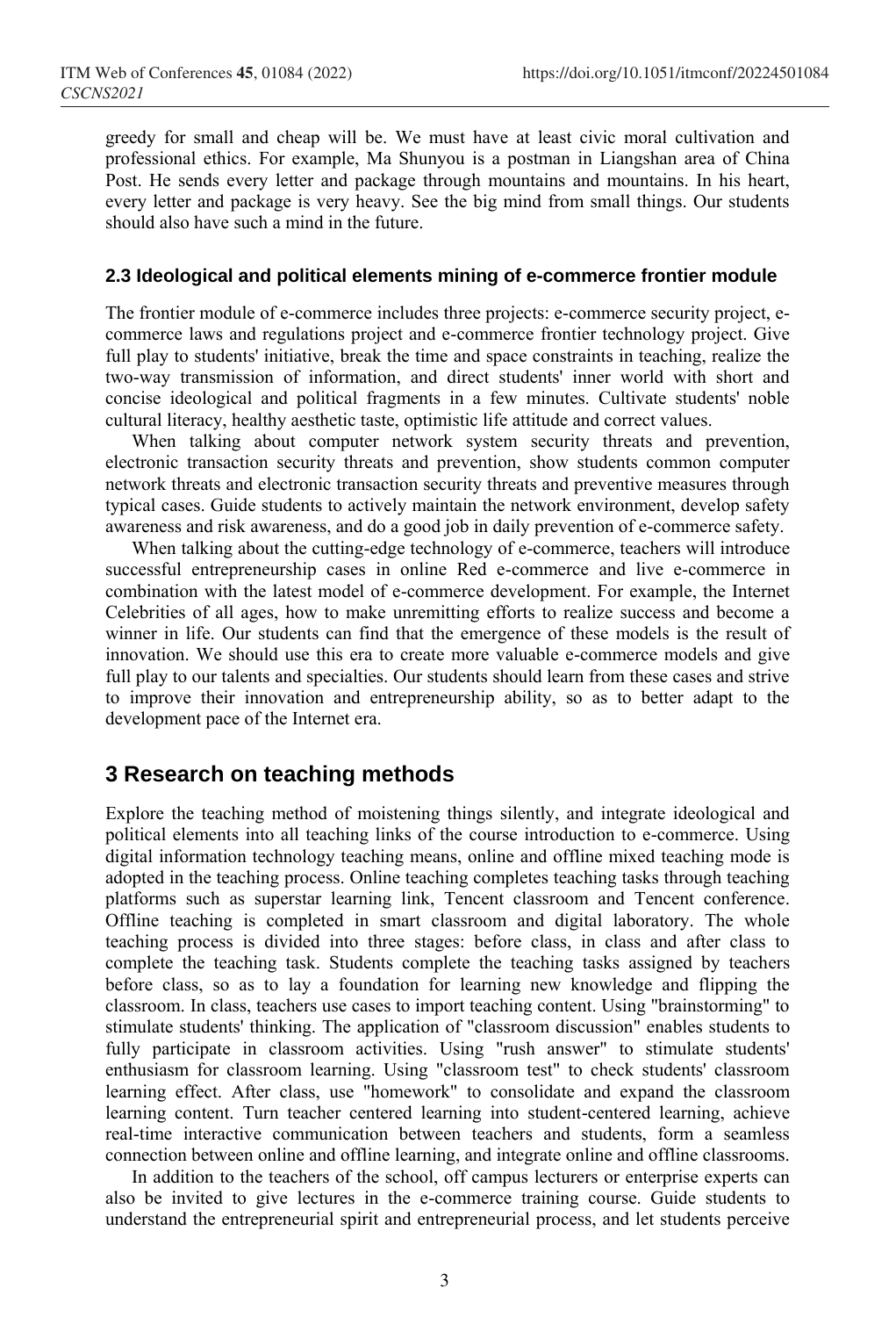the significance of labor and creation, so as to experience the "craftsman spirit". Through the teaching of vivid characters' deeds, students are introduced to the social responsibility deeds undertaken by leading e-commerce entrepreneurs, emphasizing national pride, great country self-confidence and entrepreneurship, which will deeply impress students.

### **4 Research on teaching evaluation system**

Explore the scientific ideological and political teaching evaluation system of the course introduction to e-commerce. Teaching evaluation is the value evaluation of teaching process and teaching effect. Scientific teaching evaluation can timely find the problems existing in teaching and promote the benign development of teaching process. The traditional evaluation content pays more attention to subject knowledge, ignoring the investigation of students' comprehensive quality such as practical ability, innovative spirit and value orientation. In order to comprehensively and accurately evaluate the teaching effect of Ideological and political education, students' cognition, emotion and values need to be incorporated into the evaluation system to reflect the humanity and diversity of evaluation. Therefore, we should gradually combine objective quantitative evaluation with subjective validity test, and comprehensively adopt the methods of process evaluation, result evaluation and dynamic evaluation. Formulate more systematic evaluation indicators to timely reflect the growth of students and the combination of knowledge transfer and value guidance in the curriculum, so as to improve the teaching effect through scientific evaluation.

## **5 Conclusion**

In the research on the ideological and political construction of the course introduction to ecommerce, taking "Building Morality and cultivating people" as the educational concept, the teaching team reconstructed the curriculum system and scientifically separated the knowledge points and skills points. Taking knowledge points as the center, build a large number of curriculum resources, implement online and offline mixed teaching, promote curriculum reform, expand teaching time and space, and stimulate learners' learning enthusiasm and autonomy. Change teachers' teaching ideas and students' learning methods, and promote the full integration of Ideological and political elements into the process of teaching and learning, which has laid the foundation for further learning revolution.

National Business Education and Scientific Research "14th Five-year plan" 2021 annual subject: Research on Ideological and political construction of introduction to e-commerce under the concept of "Building Morality and cultivating people" (SKJYKT-210519)

### **References**

- 1. Wei Liu. A Research on the Chinese Elements of "Curriculum thought and Politics" in College English[J]. International Journal of Intelligent Information and Management Science, 2020, 9(4)
- 2. Min WU. Research on the Integration of Curriculum Thought and Politics into the Teaching Practice of Business Etiquette in Higher Vocational Education[J]. Journal of International Education and Development,2020,4(9).
- 3. Peng Peng. Research on Higher Mathematics Teaching Based on Internet Plus Curriculum Politics Thought[J]. International Journal of Education and Economics,2020,3(1).